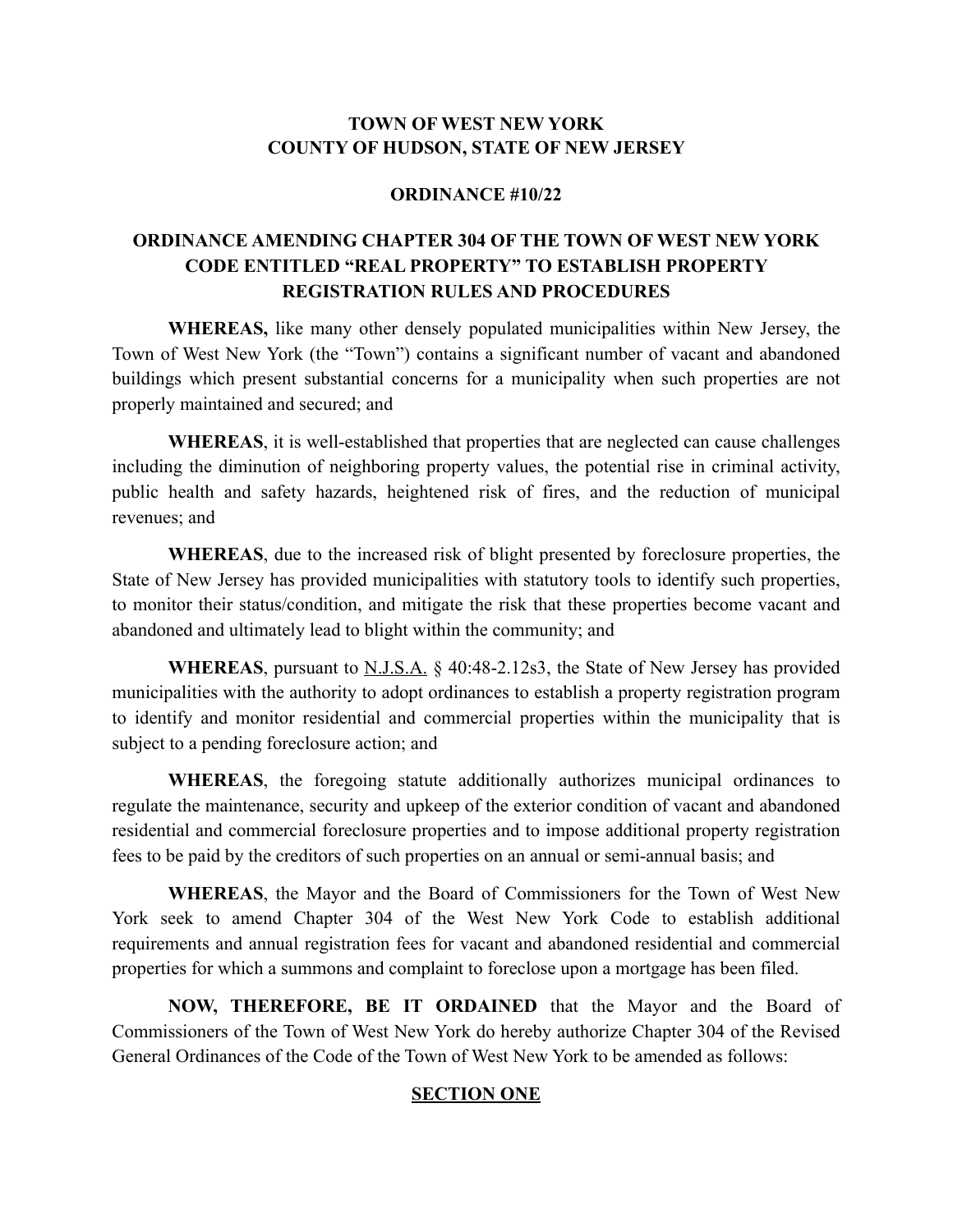The term entitled "EVIDENCE OF VACANCY" within the section entitled "Definitions" under §304-2 of the Revised Ordinances for the Town of West New York is hereby deleted in its entirety.

### **SECTION TWO**

The following terms within the "DEFINITIONS" section established under §304-2 of the Revised Ordinances for the Town of West New York are hereby amended as follows:

### **"OWNER"**

 An "Owner" shall include the title holder, any agent of the title holder having authority to act with respect to vacant/abandoned property, any foreclosing entity subject to the provisions of N.J.S.A. §46:10B-51, or any other entity determined by the Town of West New York to hold the authority to act with respect to the property.

# **"VACANT AND ABANDONED PROPERTY"**

 A property or parcel is considered vacant and abandoned when it is not legally occupied by a mortgagor or tenant, which is in such condition that it cannot be legally reoccupied, because of the presence of at least two conditions set forth under the definition for "VACANT AND ABANDONED CONDITIONS" below. "Vacant Property" does not mean property that is temporarily unoccupied while the residents are away on vacation, personal matters or business, or is not intended by the owner to be left vacant, so long as the period does not exceed 30 days.

### **SECTION THREE**

The following terms are added to the "DEFINITIONS" section established under §304-2 of the Revised Ordinances for the Town of West New York:

# "**VACANT AND ABANDONED PROPERTY CONDITIONS"**

- (a) overgrown or neglected vegetation;
- (b) the accumulation of newspapers, circulars, flyers, or mail on the property;
- (c) disconnected gas, electric, or water utility services to the property;
- (d) the accumulation of hazardous, noxious, or unhealthy substances or materials on the property;
- (e) the accumulation of junk, litter, trash, or debris on the property;
- (f) the absence of window treatments such as blinds, curtains, or shutters;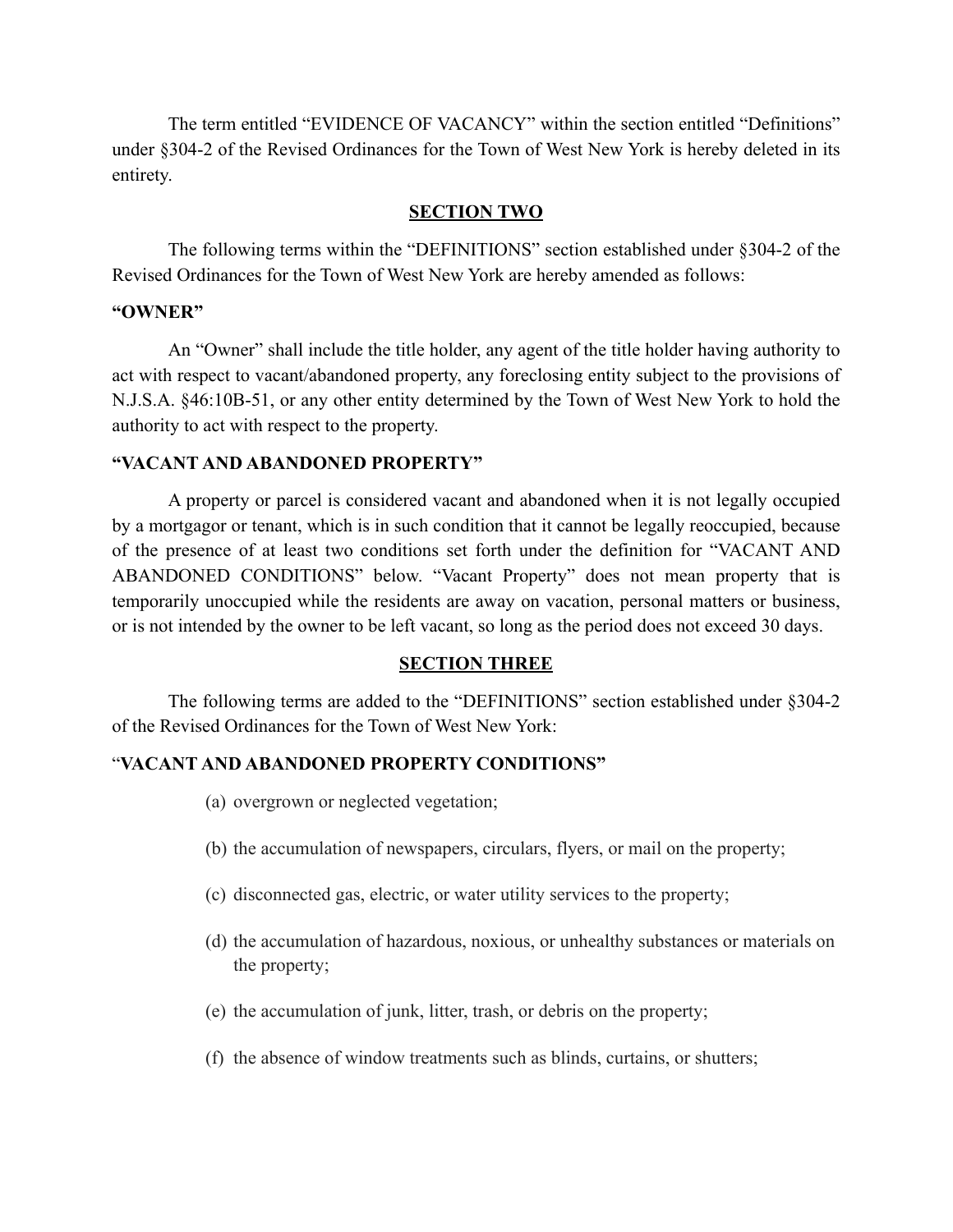- (g) the absence of furnishings and personal items;
- (h) statements of neighbors, delivery persons, or government employees indicating that the property is vacant and abandoned;

**(i)** windows or entrances to the property that are boarded up or closed off, or multiple windowpanes that are damaged, broken, and unrepaired;

**(j)** doors to the property that are smashed through, broken off, unhinged, or continuously unlocked;

**(k)** a risk to the health, safety, or welfare of the public or any adjoining or adjacent property owners due to acts of vandalism, loitering, criminal conduct, or the physical destruction or deterioration of the property;

**(l)** an uncorrected violation of a municipal building, housing, or similar code during the preceding year, or an order by municipal authorities declaring the property to be unfit for occupancy and to remain vacant and unoccupied;

**(m)** the mortgagee or other authorized party has secured or winterized the property due to the property being deemed vacant and unprotected or in danger of freezing;

**(n)** a written statement issued by a mortgagor expressing the clear intent of all mortgagors to abandon the property; or

**(o)** any other reasonable indicia of abandonment.

### "**CREDITOR**"

Defined as a mortgagee or an agent or assignee of a mortgagee, such as the servicer, who has filed a complaint in the Superior Court seeking to foreclose upon a residential or commercial mortgage. If the entity seeking to foreclose upon the residential or commercial mortgage changes as a result of an assignment, transfer, or otherwise after the filing of the foreclosure complaint in the Superior Court, the new entity shall be deemed the creditor for purposes of this section. For purposes of this section, a creditor shall not include the State, a political subdivision of the State, a State, county, or local government entity, or their agent or assignee, such as the servicer, excluding governmental entities as assignee or owner.

### **SECTION FOUR**

§304-4 of the Town of West New York Code of Ordinances shall be amended to provide as follows: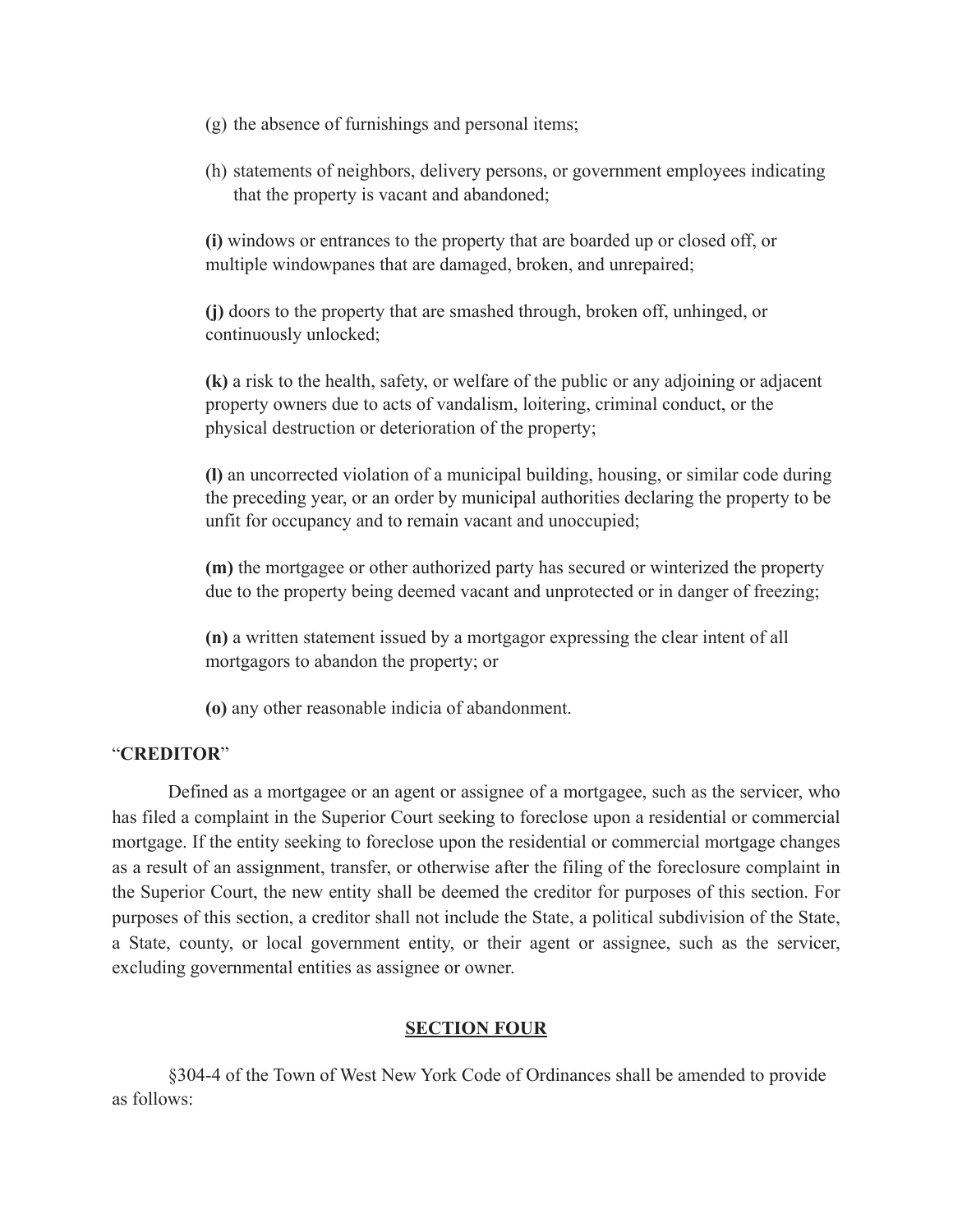**Establishment of registry.** Pursuant to the provisions set forth under §304-5, the Town or its designee shall establish a registry cataloging each "registrable property" and each "vacant and abandoned property" as defined by the information set forth in this Chapter.

# **SECTION FIVE**

§304-5 of the Town of West New York Code of Ordinances shall be amended to provide as follows:

### **§304-5 Registration Requirements.**

### **1. Property Registration Program Requirements**

- a. Any mortgagee who holds a mortgage on real property located within the Town shall perform an inspection of the property to determine vacancy or occupancy, upon default, as evidenced by a foreclosure filing, by the mortgagor. The mortgagee shall, within 10 days of the inspection, register the property with the Code Enforcement Department, or its designee, on forms or other manner as directed, and indicate whether the property is vacant or occupied. A separate registration is required for each property, whether it is found to be vacant or occupied.
- b. Registration pursuant to this section shall contain the name, direct mailing address, a direct contact name, telephone number, and e-mail address for the mortgagee/trustee, and the mortgage servicer, the creditor, and the name and 24 hour contact phone number of the local property management company responsible for the security and maintenance at the property and to make decisions regarding the abatement of nuisance conditions and any expenditures required at the property. A Creditor filing a foreclosure action in connection with a residential or commercial property shall, in addition to providing notice as required by law, register the subject property with the Town's Property Registration Program, which shall require providing the following information: the Creditor's contact information as set forth in this paragraph herein, the date the summons and complaint to foreclose on the mortgage was filed against the subject property, the court in which it was filed, the docket number of the filing, and whether it is "vacant and abandoned" as defined by §304-2 of this Chapter.
- c. Mortgagees who have existing registrable property on the effective date of this article have 30 calendar days from the effective date to register the property with the Code Enforcement Department, or its designee, on forms or other manner as directed, and indicate whether the property is vacant or occupied. A separate registration is required for each property, whether it is vacant or occupied.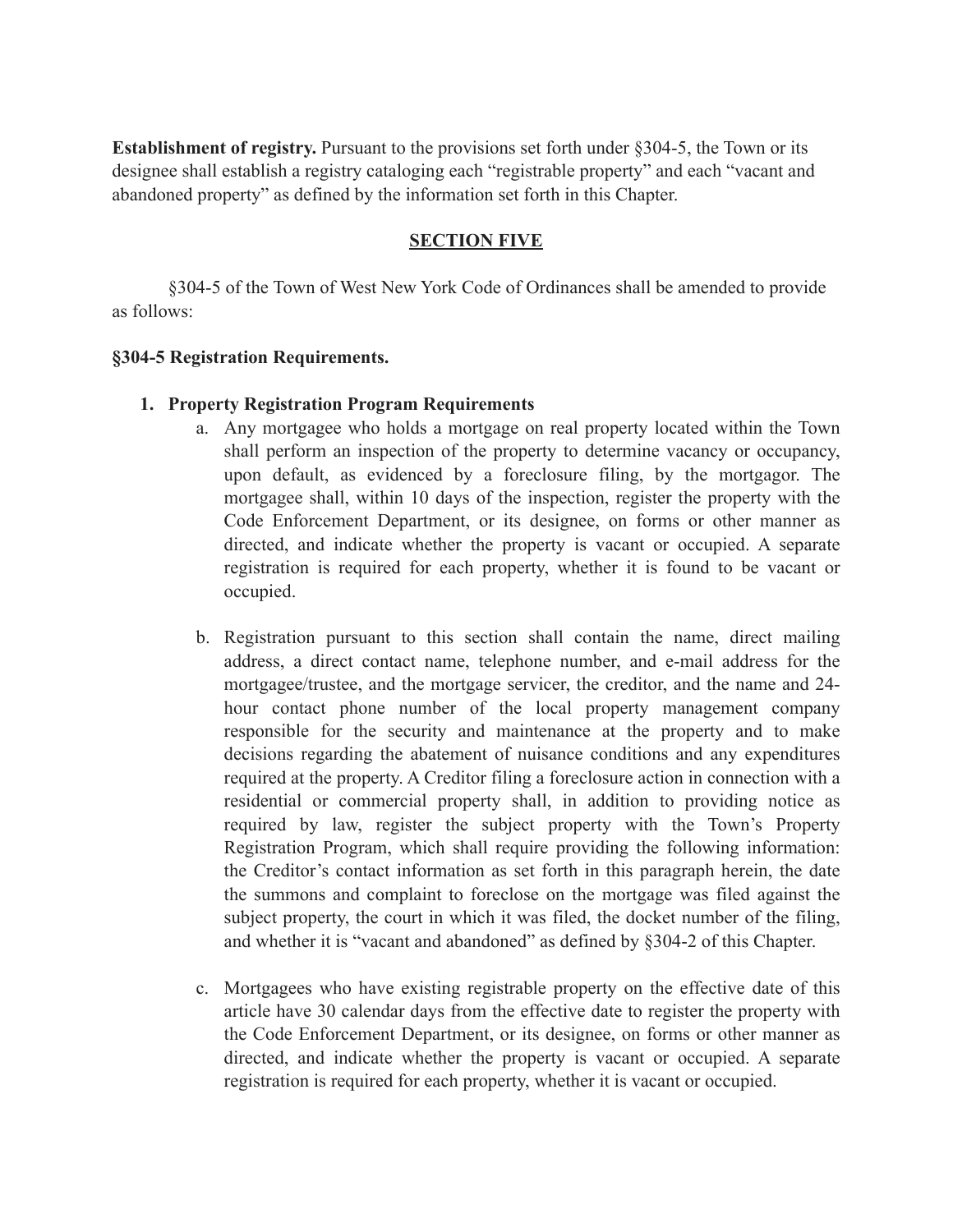- d. If the mortgage and/or servicing on a Registrable Property is sold or transferred, the new Mortgagee is subject to all the terms of this Chapter. Within ten (10) days of the transfer, the new Mortgagee shall register the property or update the existing registration. The previous Mortgagee(s) will not be released from the responsibility of paying all previous unpaid fees, fines, and penalties accrued during that Mortgagee's involvement with the Registrable Property.
- e. A nonrefundable annual registration fee of \$500.00 shall accompany each registration pursuant to this section. If a property falls within the definition for "vacant and abandoned" as provided under §304-2, there shall be an annual registration fee of \$2,000.00.
- f. If the Mortgagee sells or transfers the Registrable Property in a non-arm's length transaction to a related entity or person, the transferee is subject to all the terms of this Chapter. Within ten (10) days of the transfer, the transferee shall register the property or update the existing registration. Any and all previous unpaid fees, fines, and penalties, regardless of who the Mortgagee was at the time registration was required, including, but not limited to, unregistered periods during the Foreclosure process, are the responsibility of the transferee and are due and payable with the updated registration. The previous Mortgagee will not be released from the responsibility of paying all previous unpaid fees, fines, and penalties accrued during that Mortgagee's involvement with the Foreclosed Property.
- g. As long as the property is subject to registration with the Town's Property Registration Program, it shall be inspected monthly by the mortgagee, or designee. If an inspection shows a change in the property's occupancy status, the mortgagee shall update the occupancy status of the property registration within 10 days of that inspection.
- h. Each individual property on the Registry that has been registered for six (6) months or more prior to the Effective Date shall have thirty (30) days to renew the registration and pay the non-refundable \$500.00 annual registration fee. Properties registered less than six (6) months prior to the Effective Date shall renew the registration upon expiration and every twelve (12) months thereafter and shall pay the non-refundable \$500.00 annual registration fee.
- i. If the Foreclosing or Foreclosed Property is not registered, or the registration fee is not paid within thirty (30) days of when the registration or renewal is required pursuant to this section, a late fee equivalent to ten percent (10%) of the annual registration fee shall be charged for every thirty-day period (30), or portion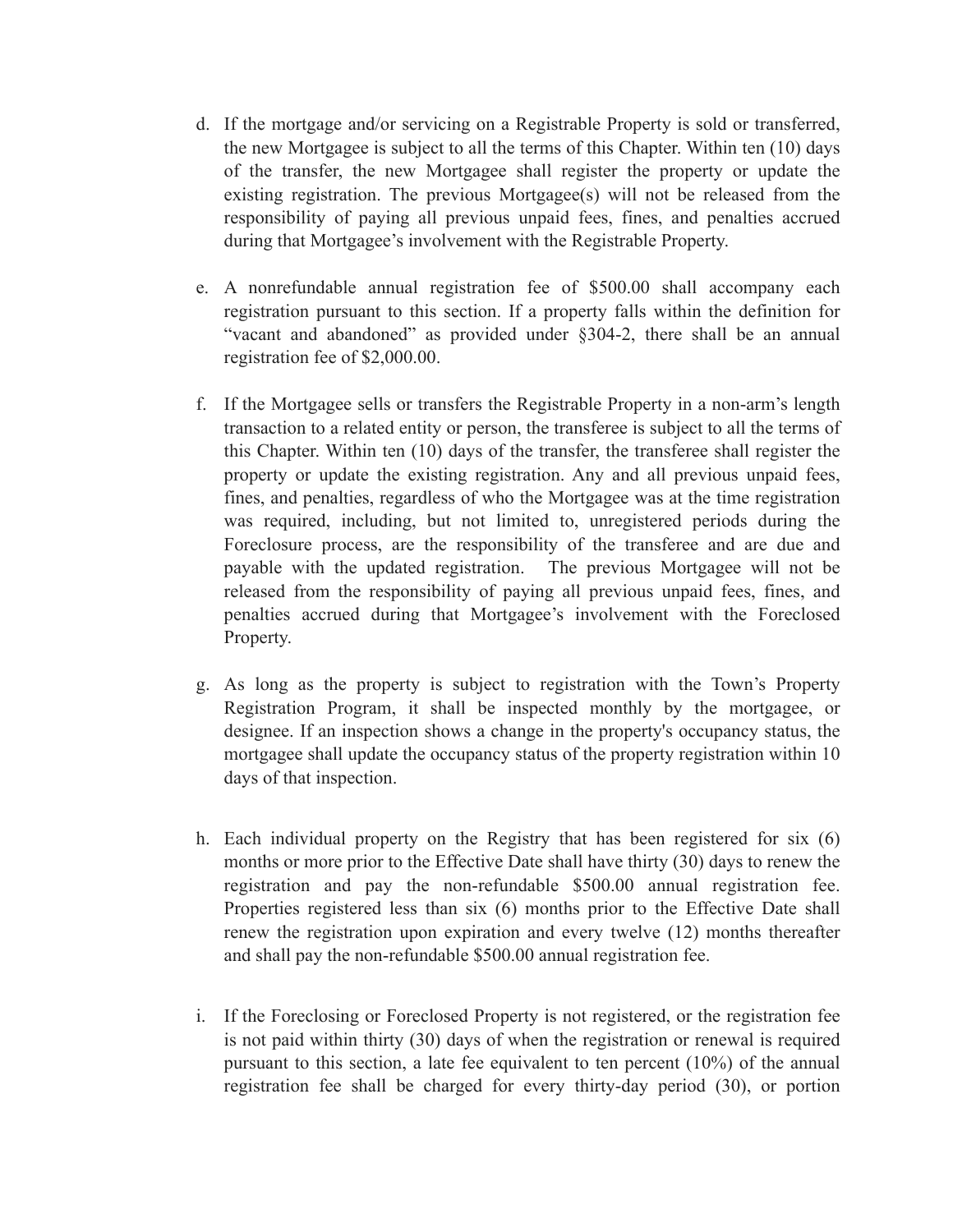thereof, the property is not registered and shall be due and payable with the registration.

- j. All registration fees must be paid directly from the mortgagee, trustee, servicer, or owner. Third-party registration fees are not allowed without the consent of the Town and/or its authorized designee.
- k. Properties subject to this section shall remain under the annual registration requirement and the inspection, security and maintenance standards of this section as long as they are registrable.
- l. Until the mortgage or lien on the property in question is satisfied, or legally discharged, the desire to pursue foreclosure, the filing of a dismissal of lis pendens and/or summary of final judgment and/or certificate of title, voluntary or otherwise, does not exempt any mortgagee holding the foreclosure mortgage from all the requirements of this article as long as the borrower is in foreclosure.
- m. Any person or legal entity that has registered a property under this section must report any change of information contained in the registration within 10 days of the change.
- n. Failure of the mortgagee to properly register or to modify the registration information from time to time to reflect a change of circumstances as required by this article is a violation of the article and shall be subject to enforcement and any resulting monetary penalties and/or property liens.
- o. Pursuant to any administrative or judicial finding and determination that any property is in violation of this article, the Town may take the necessary action to ensure compliance with and place a lien on the property for the cost of the work performed to benefit the property and bring it into compliance.
- p. Properties subject to this chapter shall be in accordance with the applicable code(s) of the Town.
- q. The creditor filing a summons and complaint in an action to foreclose shall, if the registered property becomes "vacant and abandoned" as defined under §304-2, after the property is initially registered with the municipality, update the property registration with the municipality to reflect the change in the property's status.
- r. A creditor filing a summons and complaint for foreclosure against a Property, the creditor shall be responsible for the care, maintenance, security, and upkeep of the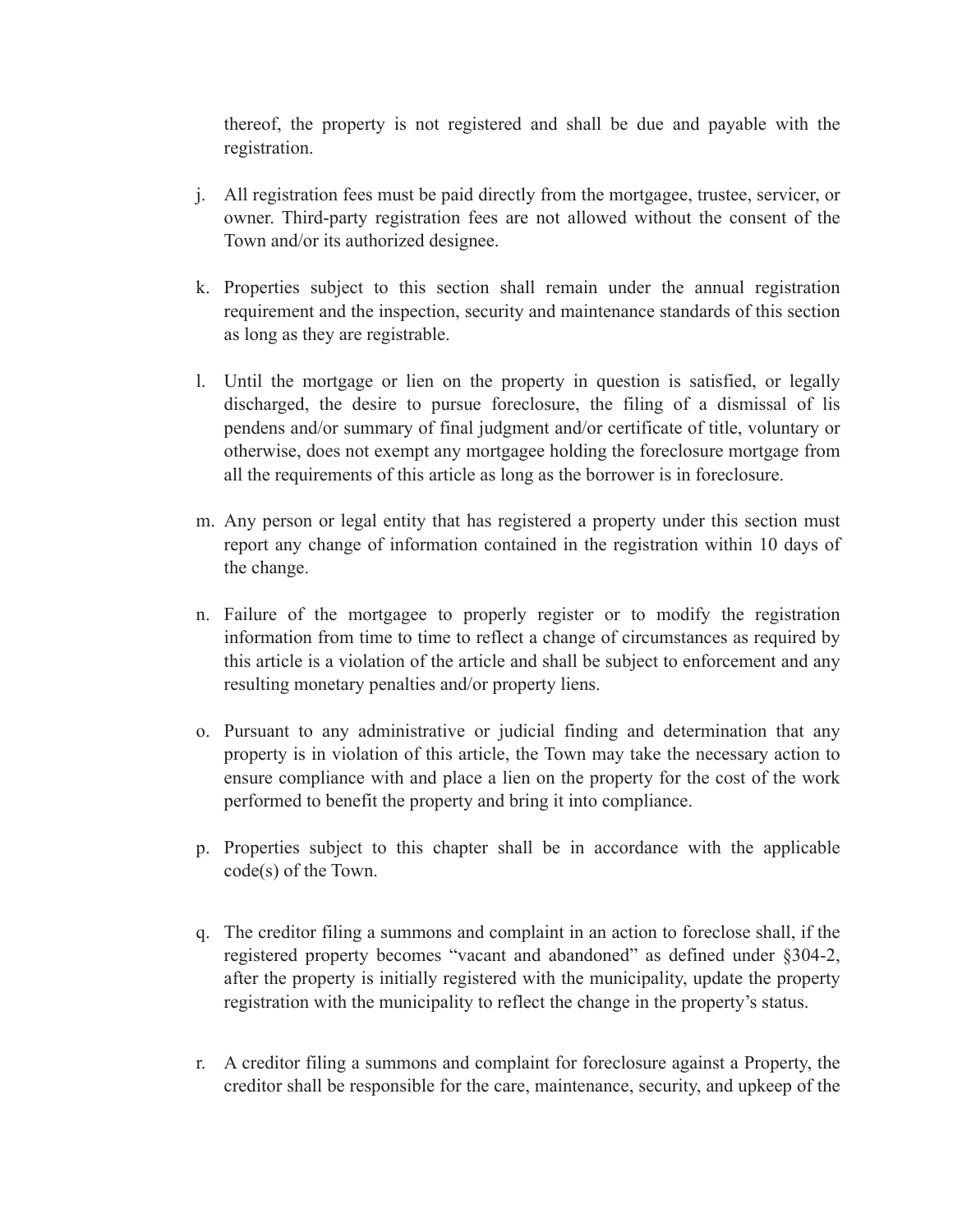exterior at the property, if it is "vacant and abandoned" at any time while the property is registered with the Town's Property Registration Program.

- s. A creditor located out-of-State shall be responsible for appointing an in-State representative or agent to act for the foreclosing creditor.
- t. A creditor filing a summons and complaint in an action to foreclose on a property, that is or becomes "vacant and abandoned", relating to the care, maintenance, security, and upkeep of the exterior of the property, shall be required to maintain the property as required by the Town of West New York including but not limited to the requirements set forth within Chapter 299. The creditor is required to secure the premises against unauthorized entry and post a sign that is affixed to the inside of the property and visible to the public, indicating the name, address, and telephone number of the creditor or an out-of-State creditor's in-State representative or agent for the purpose of receiving service of process, or acquire and otherwise maintain liability insurance by procuring a vacancy policy, covering any damage to any person or any property caused by any physical condition of the property while registered with the property registration program.
- 2. The Construction Official or his/her designee shall be responsible for administration of any property maintenance or public nuisance code to issue a notice to the creditor filing the summons and complaint in an action to foreclose, if the Construction Official or his/ her designee determines that the creditor has violated the provisions of this Chapter. In the case of a violation for failure to provide care, maintenance, security, and upkeep of the exterior of vacant and abandoned property, such notice shall require the person or entity to correct the violation within 30 days of receipt of the notice, or within 10 days of receipt of the notice if the violation presents an imminent threat to public health and safety.

### **SECTION SIX**

Chapter 304 shall be amended to include an additional section entitled "Third Party Collection of Registration Fee":

**Third-Party Collection of Registration Fees.** The Town is authorized to contract with and set the compensation of a private entity, pursuant to the "Local Public Contracts Law," P.L.1971, c.198 (c.40A:11-1 et seq.) to assist the Town in the implementation and administration of the property registration program established by this Chapter. The Town may delegate to a private Third-Party Entity any duties under the property registration program, including, without limitation, identifying properties located within the Town that are subject to the registration requirements set forth herein, maintaining and updating the property registrations for the Town, communicating with the creditors or the in-State representative or agent appointed by creditors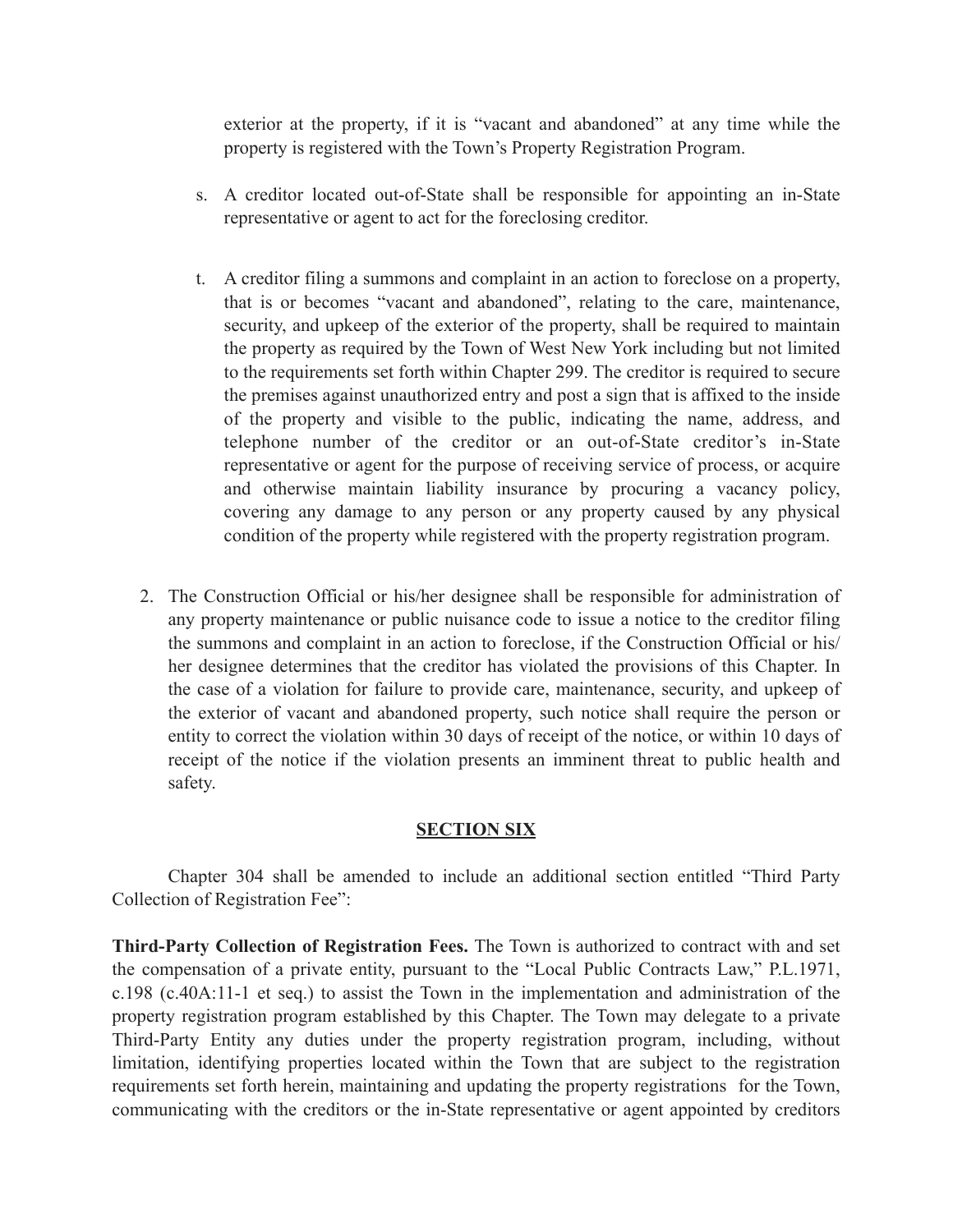located out of State of such properties, invoicing and collecting payment from the creditors for such properties any fees authorized and established by this Chapter, and monitoring compliance with the registration requirements provided herein. The Third-Party Unit may be authorized to conduct additional property registration services on behalf of the Town pursuant to a shared services agreement subject to the "Uniform Shared Services and Consolidation Act," P.L.2007, c.63 (C.40A:65-1 et al.). Property Registration fees imposed by this ordinance and adopted by the Town pursuant to N.J.S.A. § 40:48-2.12s3 shall be considered a municipal charge pursuant to the "tax sale law," R.S.54:5-1 et seq., regardless of whether the fees are being collected by a Third-Party Entity or by the Town directly. Contracts between the Town of West New York and a Third-Party Entity are subject to rules and regulations adopted by the Local Finance Board of the Department of Community Affairs for such contracts entered with third-party entities for the implementation and administration of a municipal Property Registration Program.

#### **SECTION SEVEN**

Chapter 304 shall be amended to include an additional section entitled "Third Party Collection of Registration Fee":

**Unpaid Registration to become Municipal Lien.** Notwithstanding the provisions of N.J.S.A §40A:5-15 to the contrary, the Town of West New York is authorized to contract with a Third-Party Entity to be responsible for the collection of the property registration fees as set forth within this Chapter. Such fees collected by the third-party entity shall be provided to the Town of West New York pursuant to the timeframe specified in the contract between the Town and the Third-Party Entity. Amounts collected by the Third-Party Entity on behalf of the Town shall be paid over in full to the Town without any amount deducted for payment for services rendered by the Third Party. Once the collected fees are paid to the Town, the officer charged with the custody of the Town's general funds shall deposit all such funds within 48 hours after the receipt thereof to the credit of the municipality in its designated legal depository. This amount shall include any additional amounts collected on the Town's behalf including interest and penalties assessed for late payment of property registration fees established within this Chapter at the rate of interest and penalties rate fixed by the Town for late payment of property taxes, assessment, and other municipal charges as provided under R.S. 54:4-67. The Third-Party Entity shall at least once a year, or as requested by the Town's municipal tax collector, file a certification as may be required by the tax collector to enforce tax liens for all unpaid property registration program fees due and owing at the time the certification is filed.

### **SECTION EIGHT**

#### **Violations and penalties.**

**1.** A municipal court summons shall be issued for any Creditor that fails to comply with the Property Registration Requirements as set forth within this Chapter.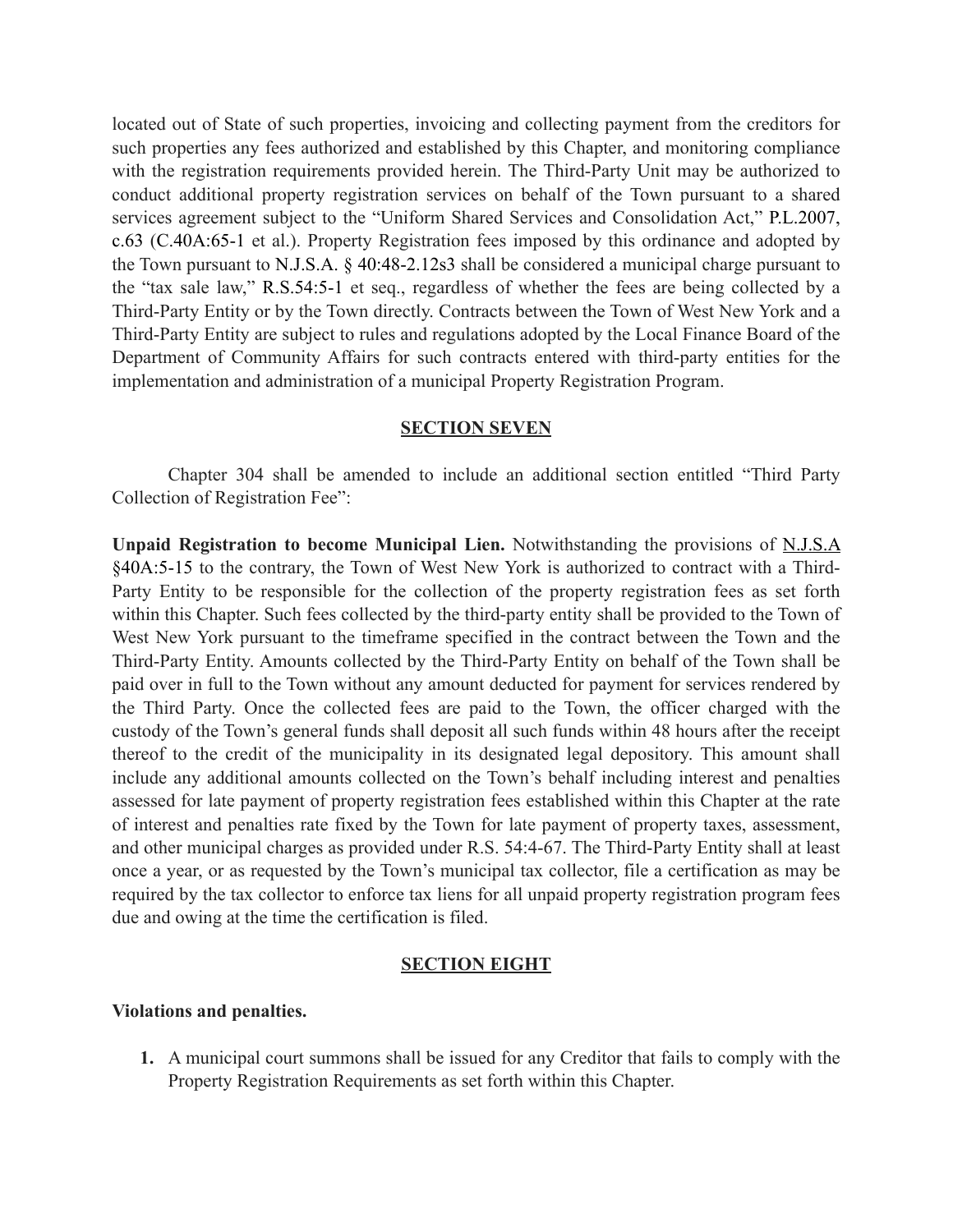- **2.** An out-of-State creditor subject to this ordinance found by the municipal court of the Town of West New York, or by any other court of competent jurisdiction, to be in violation of the requirement to appoint an in-State representative or agent pursuant to the ordinance shall be subject to a fine of \$2,500 for each day of the violation.
- **3.** A creditor subject to this ordinance found to be in violation by the Town of West New York Municipal Court, or by any other court of competent jurisdiction, excluding only a violation addressed by paragraph (2) of this subsection, shall be subject to a fine of \$1,500 for each day of the violation. Any fines imposed pursuant to this paragraph shall commence 31 days following receipt of the notice of violation, except if the violation presents an imminent risk to public health and safety, in which case any fines shall commence 11 days following receipt of the notice.
- **4.** Late payment of property registration fees established within this Chapter shall be subject to the same rate of interest and penalties fixed by the Town for late payment of property taxes, assessment, and other municipal charges as provided under R.S. 54:4-67.

# **SECTION NINE**

**Portion of revenue to support code enforcement.** 20% of all revenue generated by the application of this Chapter shall be utilized for the sole purpose of carrying out municipal activities related to Code Enforcement, abatement of nuisance conditions, and other activities designed to minimize blight and/or promote the productive use of properties within the Town of West New York.

### **SECTION TEN**

**Severability.** The provisions of this Ordinance are declared to be severable and if any section, subsection, sentence, clause or phrase thereof for any reason be held to be invalid or unconstitutional, such decision shall not affect the validity of the remaining sections, subsections, sentences, clauses and phrases of this Ordinance, but shall remaining in effect; it being the legislative intent that this Ordinance shall stand notwithstanding the invalidity of any part.

### **SECTION ELEVEN**

**Repealer.** All Ordinances or parts thereof in conflict or inconsistent with this Ordinance are hereby repealed, but only however, to the extent of such conflict or inconsistency, it being the legislative intent that all Ordinances or part of ordinances now existing or in effect unless the same being conflict or inconsistent with any provision of this Ordinance shall remain in effect.